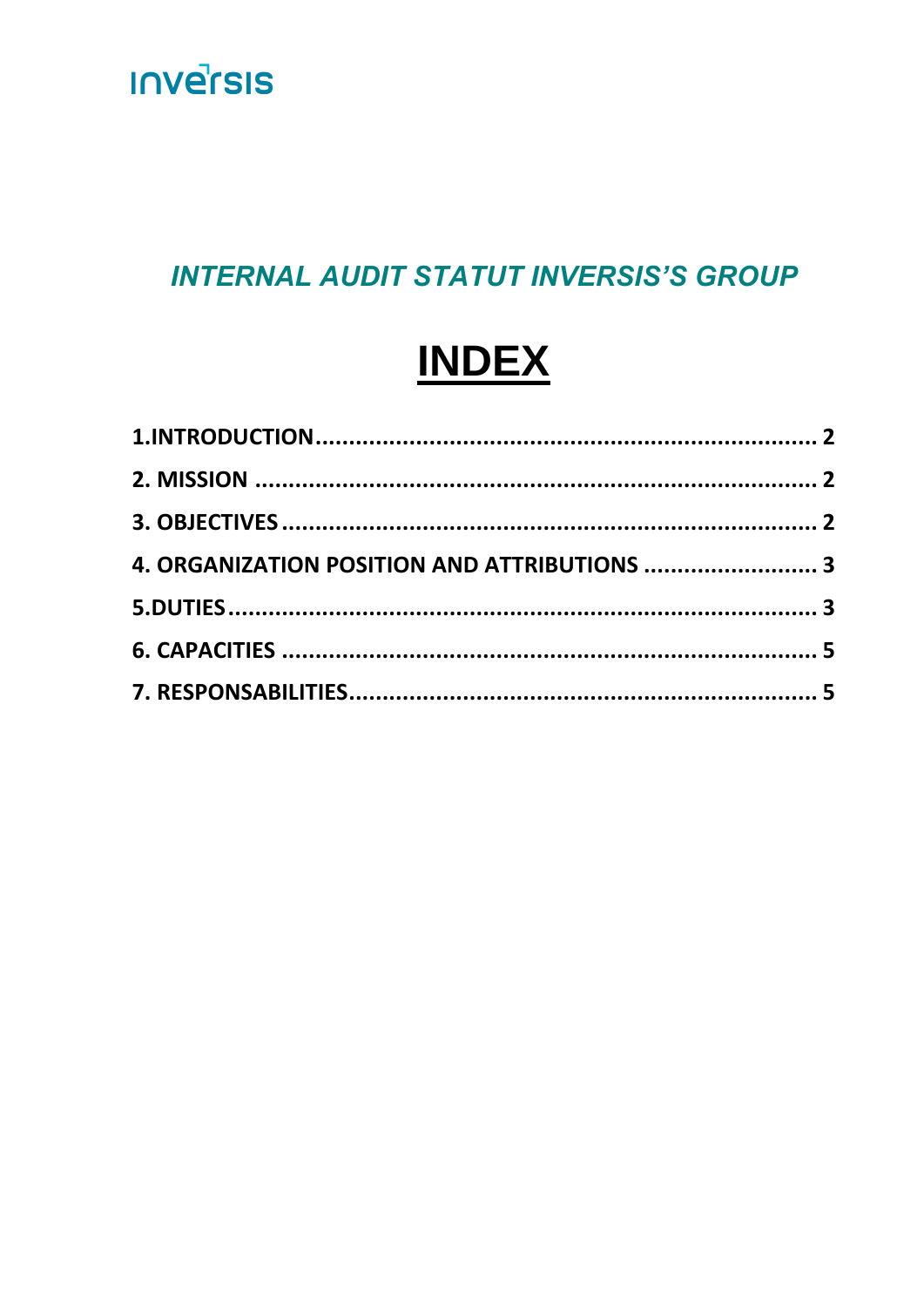

#### **INTERNAL AUDIT STATUT INVERSIS'S GROUP**

#### <span id="page-1-0"></span>**1. INTRODUCTION**

Through this Statute, the decision of the Board of Directors of the Inversis Group (hereinafter "the Group") is made known to the entire Organization, to implement the Internal Audit Department at the corporate level, depending on the Joint Audit Committee and Risks.

This Board of Directors will develop its activities according to the mission, objectives, organization and attributions, functions, competences and responsibilities that are manifested below.

The present Statute is applicable in all Group companies, both in those that participate in a majority way, and in those that have responsibility in their effective management.

#### <span id="page-1-1"></span>**2. MISSION**

The Board of Directors considers it necessary to have an independent directorate within the Organization that, in a continuous manner, has identified the most relevant risks of the entity and its group and that analyzes, verifies and evaluates the established procedures to mitigate them and the practices and activities that constitute the internal control system of the Organization, reasonably ensuring efficiency and effectiveness in the use of resources, reliability and consistency of accounting and management information, and compliance with legality. All this, in order to contribute to the safeguarding of assets and interests of customers and shareholders, supporting the Organization by making recommendations and monitoring their implementation that promotes the achievement of strategic objectives and the improvement of the control environment.

Internal Audit is an independent and objective directorate for the supervision of internal control, designed to add value and improve the operations of the Organization. Internal Audit helps the Organization to meet its objectives by providing a systematic and disciplined approach to evaluate and improve the effectiveness of risk management, control and governance processes.

Internal Audit shall, following a risk-based approach, review and objectively ensure compliance with all activities and units of the entity, including outsourced activities, with the policies and procedures of the entity, as well as with external regulations. Each entity within the group must be within the scope of **Internal Audit.** Audit. Audit. Audit. Audit. Audit. Audit. Audit. Audit. Audit. Audit. Audit. Audit. Audit. Audit.

The Internal Audit activity will be developed within a general framework of internal control characterized by the existence of three lines of defense, the third being Internal Audit, and in accordance with the principles and recommendations of the Internal Governance Guide published by the European Banking Authority.

#### <span id="page-1-2"></span>**3. OBJECTIVES**

The basic objectives of the Internal Audit Department, aimed at providing reasonable security, are:

3.1. Ensure that the internal control system, the responsibility of the Directorate, is adequate and sufficient.

3.2. Assist the Board of Directors through the Joint Audit and Risk Committee in the objective fulfillment of its responsibilities and may also support Group Management and the Organization in the improvement and consolidation of the internal control system, applied procedures and activities of control.

3.3. Verify that, through the efficient application of the policies and procedures that make up the internal control system, risks are managed and managed in an appropriate manner, facilitating the achievement of the Group's strategic objectives.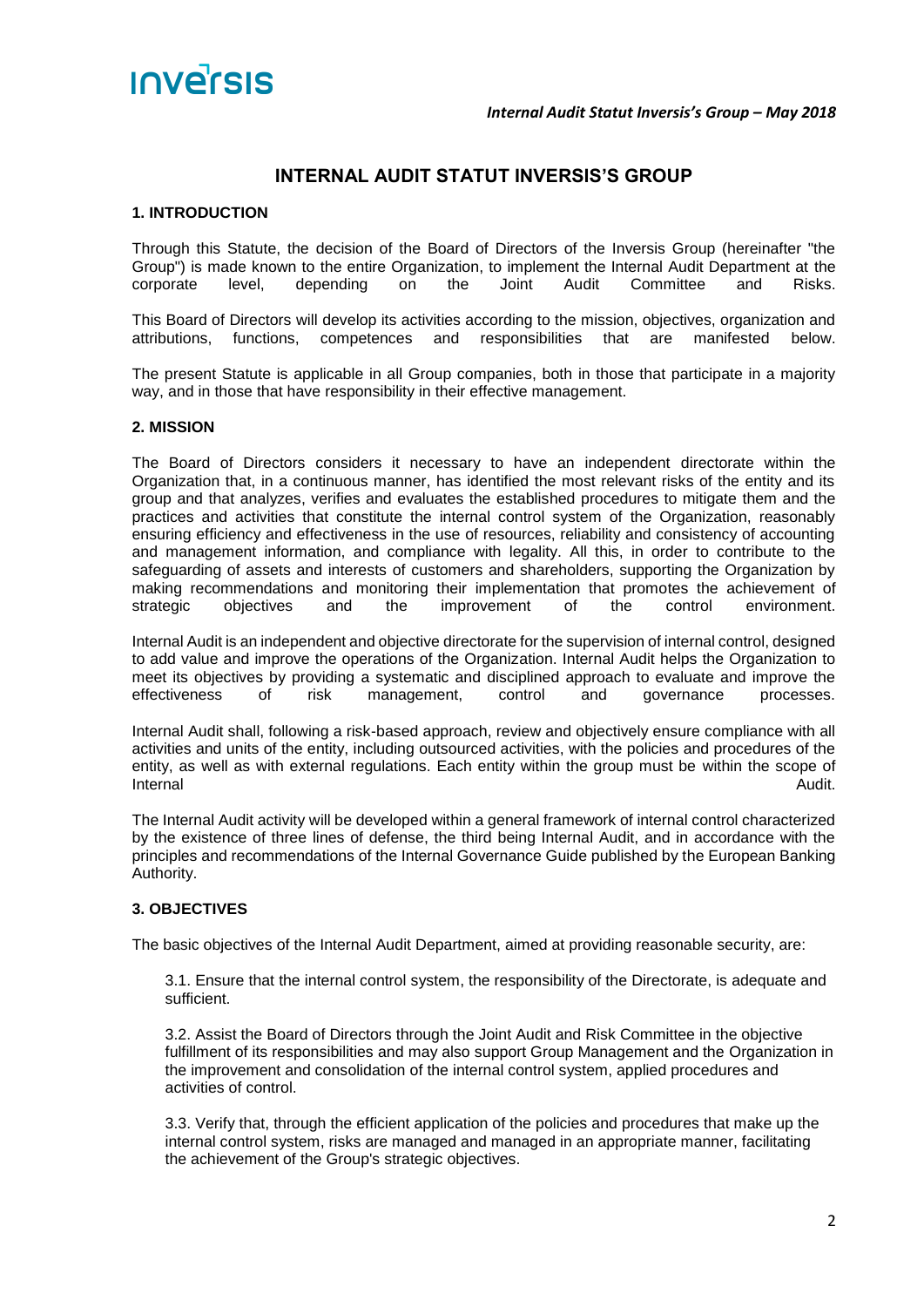

3.4. Review and verify that the operational processes of the Organization are adequate and comply with approved policies and procedures.

3.5. Ensure the integrity of information, that is, that it is complete and correct, both internally and externally.

3.6. Ensure compliance with the law.

3.7 Forecast and detect situations of internal fraud.

#### <span id="page-2-0"></span>**4. ORGANIZATION POSITION AND ATTRIBUTIONS**

The Internal Audit Department is located within the organizational structure of the Group, functionally depending on the Chairman of the Joint Audit and Risk Committee, in such a way that its independence and the performance of the assigned functions are guaranteed, with access to all areas and departments of the bank through their corresponding responsible.

Internal Audit will support the Board of Directors in the development of oversight functions in the areas of Good Governance, Risk Management and Internal Control, channeling this activity through the Joint Audit and Risk Committee.

Internal Audit will be the main support of the Joint Audit and Risk Committee, in the performance of its supervisory functions, and the one that will approve the Annual Internal Audit Plan.

Internal Audit will maintain ongoing communication and collaboration projects with Banca March's Internal Audit, especially in the field of internal audits carried out, which can be carried out in collaboration with both.

The Director of Internal Audit is responsible for the Management.

The Internal Audit Department will have the appropriate knowledge and experience to carry out its functions, with the necessary specialized internal or external resources.

The Internal Audit team will be subject to the same rules that are established for the Organization as a whole, with the Head of Internal Audit Department being responsible for the objectives, professional plans and evaluation of the personnel of its Department.

The rest of the Managers of the Organization do not maintain authority over the Internal Audit Department or the members of the same.

The Internal Audit Department will maintain a position of independence with respect to the activities it evaluates, not assuming responsibilities over the operations. This implies that it is not an executive body and does not maintain authority or competence over the business areas or activities of the Group, except for the monitoring and control of the implementation of the improvements and recommendations made. Therefore, Internal Audit must not participate in the design, selection, establishment and implementation of specific internal control policies, mechanisms and procedures, and risk limits.

Any circumstance that could compromise the independence or objectivity of the Internal Audit Department or any of the internal auditors must be reported to the Joint Audit and Risk Committee.

#### <span id="page-2-1"></span>**5. DUTIES**

Internal Audit will have its own risk map of the entity and will establish a verifiable work methodology and a model for the reports that must be submitted to the Joint Audit and Risk Committee, which will include the purpose of the work, the description of the regulations internal and external application, the succinct description of the actions carried out (without prejudice to detailed annexes), as well as any limitations on the scope (due to lack of access to information or adequate explanations, or due to the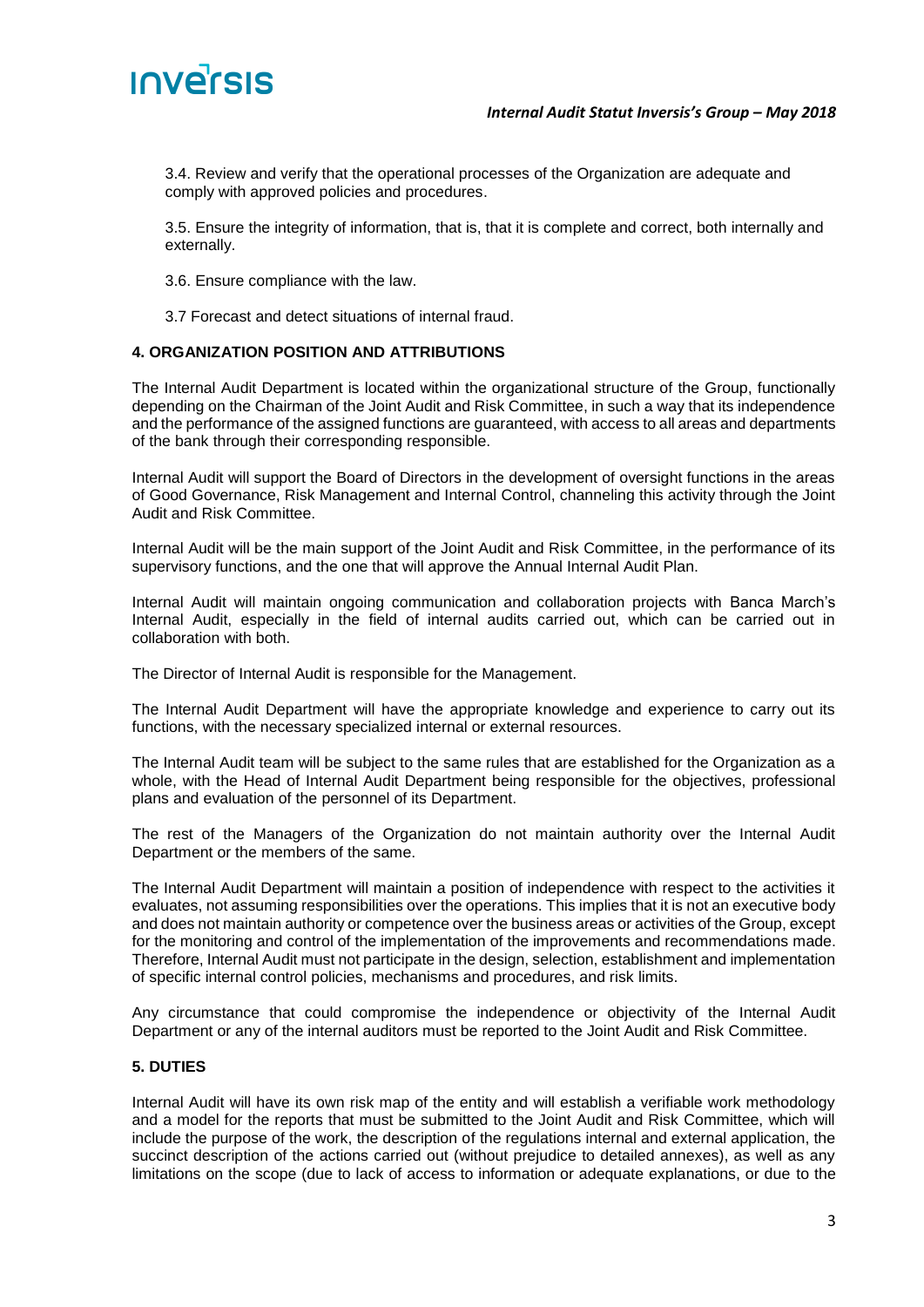

#### *Internal Audit Statut Inversis's Group – May 2018*

complexity of the subject), and the conclusions reached with a general assessment in four possible categories: Good, Fair, Improvable and Poor. Likewise, it will determine the recommendations that it deems necessary that will be communicated to the corresponding managers and will be monitored and reported to the Joint Audit and Risk Committee.

Internal Audit will establish an annual work plan that will be approved by the Joint Audit and Risk Committee, without prejudice to the actions that could be collected promptly by said Committee or its President. The Internal Audit Department must also act on its own initiative.

The Internal Audit Department can also act on its own initiative. The Chief Executive Officer may request the execution of specific works through the Joint Audit and Risk Committee, which will debate and decide, following a report from the Internal Audit Director, if they should be carried out, as well as, where applicable, the scope and timetable of works.

The Internal Audit Department may request the collaboration of external experts in those jobs that require specialized knowledge.

In any case, the Internal Audit Department:

- Executes the Annual Audit Plan according to the scope and guidelines established, through the planning and execution of audit, research and advisory activities.
- Communicates and keeps informed of the results of all audit, investigation and consulting activities to the Joint Audit and Risk Committee and to the interested Directorates. In addition, it periodically informs the Joint Audit and Risk Committee about the application of the audit plans and other relevant activities.
- Collaborates in the risk management process, as an advisory body, in the implementation of risk management and control methodologies, always bearing in mind that risk management is a responsibility of the Management.
- Examines and evaluates the established systems and procedures to ensure compliance with applicable laws, rules and regulations.
- Dealing with the managers of the evaluated directorates, the results of the work prior to the final issuance of the reports.
- Evaluates the degree of implementation and efficiency of the recommendations based on the reports issued, and reports on this matter to the Joint Audit and Risk Committee.
- Checks the implementation of all the corrective measures recommended in the audit reports.
- In the preparation of the Annual Audit Plan, it will take into account the concerns expressed by the members of the Management in relation to the risks observed and the controls that, if applicable, mitigate them, reporting to the Joint Audit Committee and Risks.
- Collaborates with external auditors or supervisory authorities at their request.
- Participates and / or performs advisory works that are requested and that are assumable within their competences or objectives.
- Includes among its checks the reliability of information systems and the internal control of economic-financial information.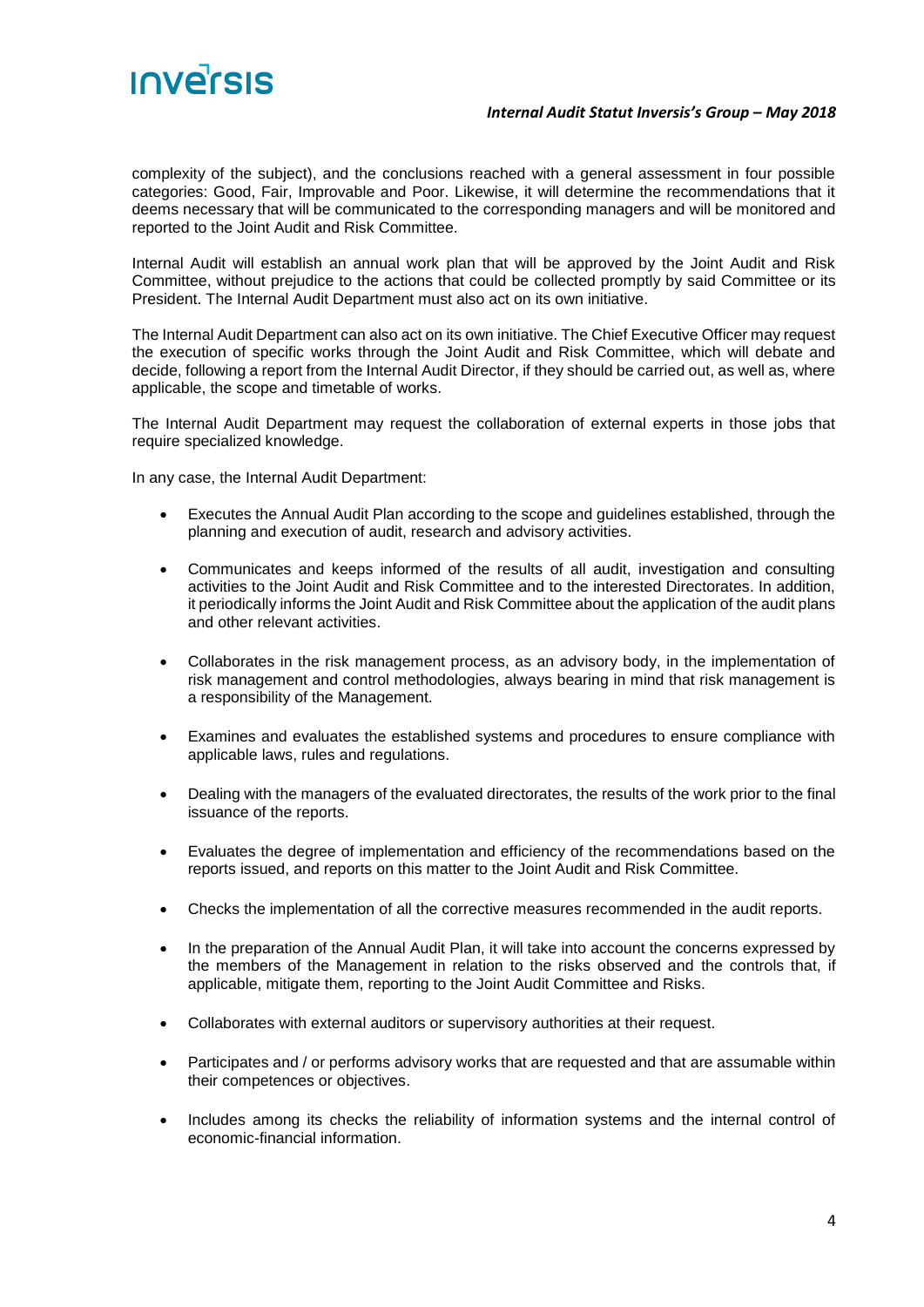## INVErsis

#### <span id="page-4-0"></span>**6. CAPACITIES**

For the exercise of their activity, the members of the Internal Audit Department are authorized to review and examine all documents and records considered relevant and will have freedom of access to all areas and dependencies of the Organization, according to what is established in the concrete work plan, previous communication to those responsible. In the event that the information is of a restricted nature (specify), express authorization from the Joint Audit and Risk Committee will be required.

Likewise, the members of the Internal Audit Department must be duly informed about all aspects relevant to the performance of their activity. For this, they may attend all meetings, tables and forums in which their presence is requested, as well as those in which the auditors consider their participation timely, prior communication to the convener. Must be the recipient of all the requirements of supervisors, as well as the response to them.

The Internal Audit Department has access to all persons, files, data, systems and assets deemed necessary for the performance of their duties and the execution of the annual work plan. The information requested must be provided within a reasonable period and must be true and complete. In this regard, the Internal Audit Department may also require permanent reading access to data and computer systems. The Internal Audit Department will immediately inform the Joint Audit and Risk Committee about any attempt to hinder the performance of its functions.

The Head of Internal Audit Department, within the framework of this Statute, defines the operating principles of the activities of the Directors in a Manual of Internal Audit Procedures.

#### <span id="page-4-1"></span>**7. RESPONSABILITIES**

The members of the Internal Audit Department have the obligation to safeguard and protect the interests of the Group, assuming the following responsibilities:

7.1. Comply with the rules for the professional practice of Internal Auditing, in particular, taking as reference the Standards on Professional Practices of Internal Auditing of the Institute of Internal Auditors:

a) Rules on attributes:

- ✓ **1200: Expertise and due professional care** The employees of the Internal Audit Function gather the knowledge, skills and other competencies necessary to fulfill their individual responsibilities
- ✓ **1300: Quality assurance and compliance program** The head of the Internal Audit Function develops and maintains a quality assurance and improvement program that covers all aspects of its activity. This process includes both internal and external evaluations

b) Performance standards:

✓ **2200: Work planning -** The Internal Audit Function develops a work plan for each of the reviews carried out

7.2. Maintain an attitude that promotes a state of independence and objectivity before the evaluated activities and before the Organization, as well as avoiding actions or situations that undermine their professional integrity, generate conflicts of interests and prejudices.

7.3. Keep up-to-date on the regulations that apply to the entity, as well as on the methodologies and procedures of the audited areas.